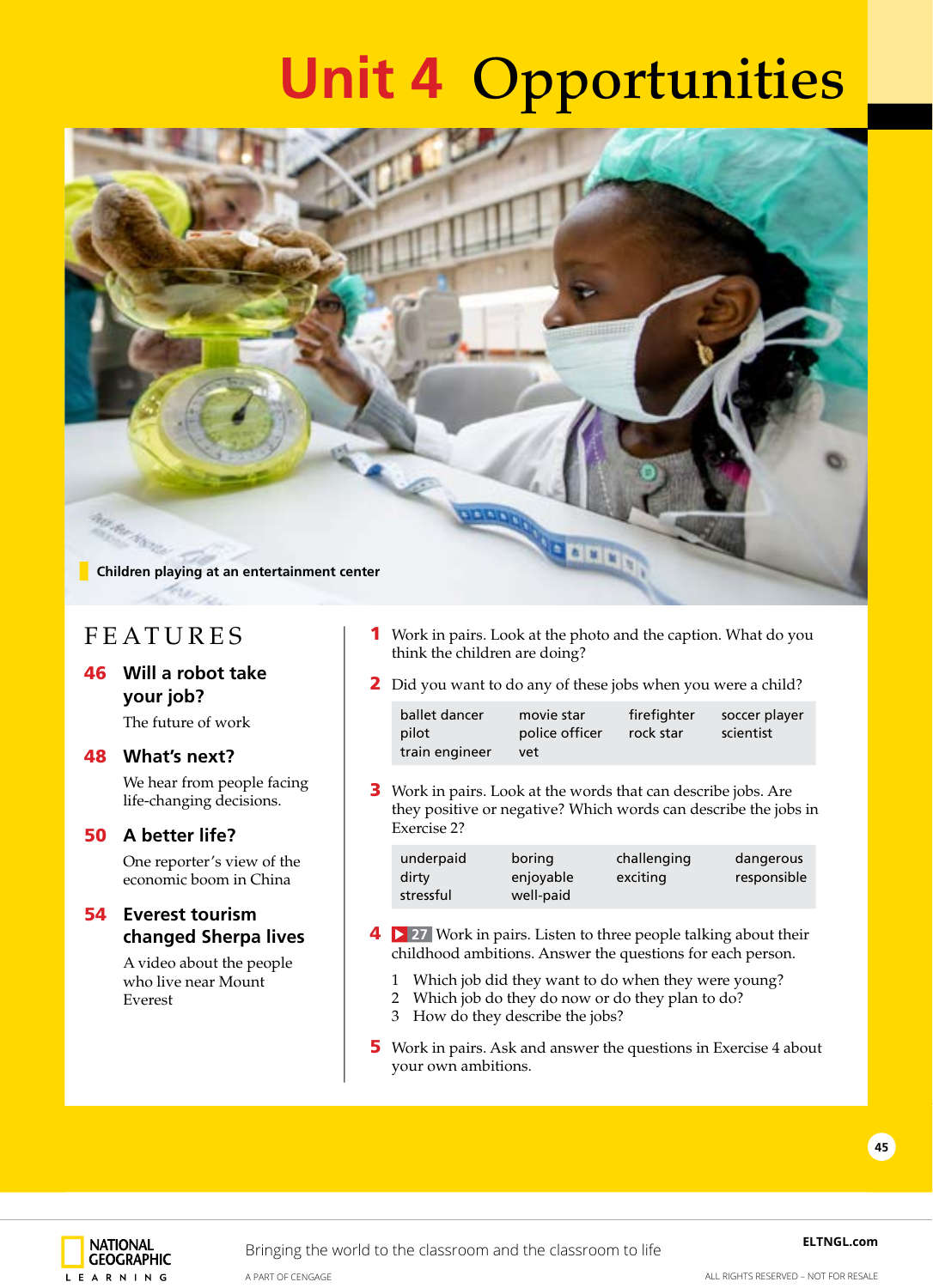

## **4a** Will a robot take your job?

### **Reading**

4 Work in pairs. Look at the jobs. Do you think a robot could do these jobs? Why or why not?

| electrician | engineer | clerical worker | nurse |
|-------------|----------|-----------------|-------|
| taxi driver | teacher  | telemarketer    |       |

- **5** Read the article and check your ideas from Exercise 4.
- **6** Read the article again and say:
- 1 which jobs are already done by robots.
- 2 what the Oxford University study looked at.
- 3 one job that is at risk, and one that is not.
- 7 Work in pairs. Find predictions in the article about these jobs. Do the predictions surprise you? Why or why not?
	- 1 factory work
	- 2 engineers
	- 3 taxi drivers

## WILL A R#BOT TAKE YOUR JOB?

## **Word focus** *job* **and** *work*

- 1 Look at the sentences. How do we use *job* and *work*?
	- 1 A lot of **jobs** are kind of boring, but my **job** has lots of variety.
	- 2 I've **worked** as a firefighter for ten years—it can be hard **work**.
- 2 Complete the sentences with the correct form of *job* or *work*.
	- 1 Where do you  $\_\_$
	- 2 Do you have an interesting  $\equiv$
- 3 Is your company good to <u>for?</u> 4 My sister <u>\_\_\_\_\_\_\_\_</u> in the same company
- as me.
- 5 A: Is your brother around? B: No, he's at  $\equiv$
- **3** Work in pairs. Take turns asking and answering questions 1–3 from Exercise 2. If you don't have a job, imagine you are someone you know.
- **11** Cross out the option that is not logical to complete the sentences.
	- 1 Hyundai is building a new factory. They *may / will / won't* need more workers.
	- 2 Ravi isn't very good at his job. He *might / might not / won't* get a promotion.
	- 3 I'm bored with my job. I think I *may / might not / will* look for a new one.
	- 4 The office changes are not important. They *might not / will / won't* affect our work.
	- 5 Don't worry about your exam! You *may / might / won't* do better than you expect.

**12** Write predictions. Use a form from the grammar box and the words below. Then compare your predictions with your partner. Do you agree?

- 1 My English exam results / (probably / definitely) / good / …  *My English exam results will probably be good because I've worked hard.*
- 2 Finding a good job / (certainly / probably) / easy / …
- 3 People's salaries / (definitely / might) / go down / …
- 4 Unemployment / (definitely / probably) / get better / …
- 5 Environmental problems / (definitely / may) / get worse / …
- 6 The amount of free time we have / (certainly / might) / go up  $/$  ...

How likely is it that you'll lose your job to a robot? **28**  According to Toby Walsh, a professor of Artificial Intelligence, it's hard to think of a job that a computer won't be able to do. There are already some factories where all the work is done by robots, and there will certainly be more in the future. But what about teachers, engineers, and electricians? A team at Oxford University studied 350 different professions and suggested that 35 percent of UK jobs might go to robots in the next 20 years. In particular, work that is repetitive<sup>1</sup> or involves handling small objects will be at risk of automation.<sup>2</sup> On the other hand, jobs that involve helping other people or having original ideas will probably always need people. So journalists, nurses, engineers, and teachers won't be at risk, but clerical workers and telemarketers may not be so lucky. The Oxford study gives the probability for each of the 350 jobs. Electricians (65 percent) are more at risk than taxi drivers (57 percent). One global taxi company says driverless taxis will be on every street corner eventually. However, a spokesperson for London taxi drivers isn't convinced. "It won't happen. Driverless cars will never be able to work on roads at the same time as normal vehicles."

- **13** Work in groups. How likely are you to do the following in the next two years? Give reasons. Use future forms from the grammar box in your conversations. Add ideas of your own.
	- 1 buy a motorcycle
	- 2 get a degree
	- 3 get a cat
	- 4 get married
	- 5 look for a job
	- 6 make new friends
	- 7 move to a new house
	- 8 travel to a foreign country
	- *A: Are you likely to buy a motorcycle in the next two years?*
	- *B: Actually, I might buy one this summer. I'd love to take a big road trip across Europe.*
- 8 Look at the grammar box. Underline the future forms (verb + base form) in the article.
- 9 Work in pairs. Look at the sentences you have underlined in the article. Which two predictions does the writer think are much less certain than the others?
- **10** Circle the appropriate words to complete the information about household robots.



**1 repetitive** (adj) /rɪˈpetətɪv/ repeating the same thing in the same way many times

**2 automation** (n) /ɔːtɒˈmeɪʃən/ the use of machines to do tasks automatically

The robots are coming, according to robot **I** manufacturers. They say that in five or ten years, we 1 *will* / *won't* all have robots in our homes. Very soon, robots that can cook and fold clothes 2 *might not / will* be available. In the future, there 3 *may / won't* even be robots to babysit our children. Or they 4 *may not / might* look after our elderly parents, and we <sup>5</sup> will / won't be able to watch them from a computer from wherever we are. One thing is certain: We <sup>6</sup> *might not / won't* be able to live without the help of robots in several aspects of our lives.

## **Speaking** *my*

## **Grammar predictions**

#### **PREDICTIONS WITH** *WILL***,** *MAY,* **and** *MIGHT*

|               | will                         |                |
|---------------|------------------------------|----------------|
|               | won't                        |                |
|               | will certainly / definitely  |                |
| <b>Robots</b> | certainly / definitely won't | do these jobs. |
|               | may (not), might (not)       |                |
|               | will probably                |                |
|               | probably won't               |                |

For more information and practice, see page 162.

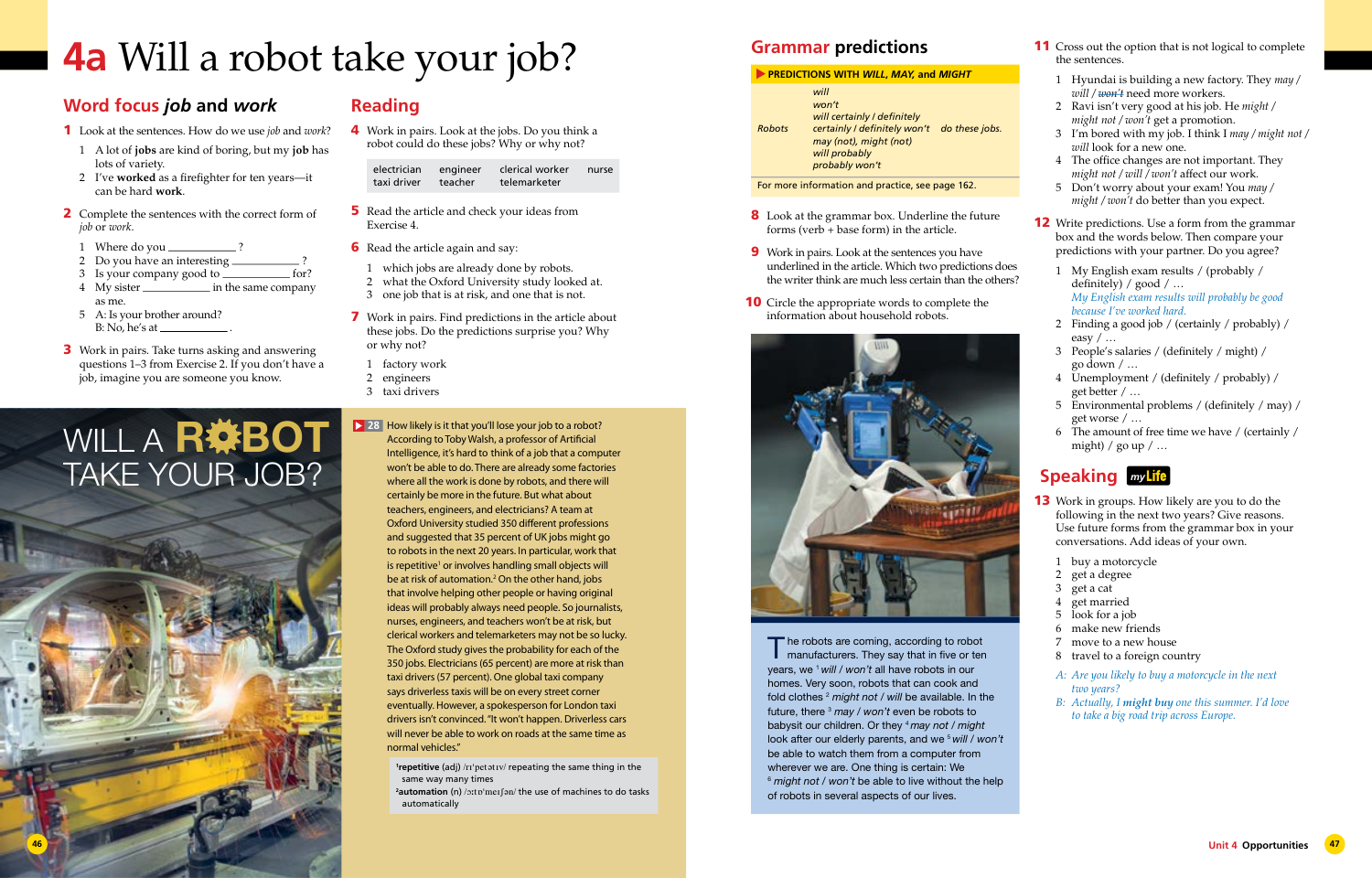- **5 29** Listen to an excerpt from a radio program **11** Circle the correct option. celebrating International Women's Day. Circle the correct option to complete the sentences.
	- 1 Devi is *working / studying*.
	- 2 Devi wants to be *a boss / a nurse*.
	- 3 Elisabeth *has / doesn't have* a job.
	- 4 Elisabeth intends to *leave her job / retire*.
	- 5 Sahera has just *started / graduated from* university.
- 6 Sahera plans to *stay in / leave* Kabul.
- **6 29** Listen to the excerpt again and correct the factual mistakes.
- 1 Devi isn't going to stay at home forever.
- 2 Devi is taking an exam tomorrow.
- 3 Elisabeth is going to join a new company.
- 4 Elisabeth is meeting her new boss on Wednesday.
- 5 Sahera's friend is going to work in the United States.
- 6 Sahera's friend is leaving Kabul next month.
- 7 Which of the three women is most certain about her plans? Who doesn't know yet?

- 8 Look at the sentences in bold in the Track 29 audioscript on page 182. Find the following.
- 1 something that is scheduled on a calendar
- 2 something Devi decides to do as she is speaking
- 3 something Devi has arranged to do
- 4 something Devi has already planned to do
- **9** Read what Elisabeth and Sahera say in the audioscript. Underline at least six other sentences about future plans.

#### **FUTURE FORMS**

## **Grammar future forms**

- **10** Look at the grammar box. Match the future forms  $(1-4)$  with the uses  $(a-d)$ .
	- a a plan or intention decided before the moment of speaking
	- b a decision made at the moment of speaking
	- c an event that follows a regular schedule d a fixed arrangement to do something at a
	- specified (or understood) time in the future

- **12** Complete the responses with the most appropriate future form. Then work in pairs. Compare and discuss your answers.
	- 1 A: Do you have any plans for when you finish college?
		- B: Yes, I (take) a year off.
	- 2 A: I can't decide what to do.
	- B: It's OK. I  $\qquad \qquad$  (help) you.
	- 3 A: Is it true that Samira is leaving?  $B:$  Yeah, she  $\qquad \qquad (get)$  married next month.
	- 4 A: Did you enroll for evening classes? B: Yes,  $\frac{\log n}{n}$  (go) to my first class tonight.

**13** Draw a calendar for the next four weeks. Write in these things.

- **1 present continuous:** *I'm taking the exam next month.*
- **2** *will: Just a minute, I'll get you some.*
- **3** *going to: I'm going to start my own business.*
- **4 simple present:** *The semester starts in January.*

- **14** Work in pairs. You need to meet several times for a project for your English class. Find dates when you can get together.
	- *A: What are you up to next week? Maybe we can get together early in the week.*
	- *B: OK. But I'm going to the dentist on Monday, so how about Tuesday?*

For more information and practice, see page 162.

- 2 Work in pairs. Ask and answer the questions. Ask follow-up questions.
	- 1 Have you ever had to retake an exam?
	- 2 How many times have you reread your favorite book?
	- 3 Do you know anyone who has retrained for a different job?

**3** Have you made any important decisions recently? Work in pairs. Tell your partner about one of your decisions.

Work in pairs. Look at the women in the photos. Discuss where you think they are from and what they do.

### **Speaking** *my*

plans you have made (shopping trips, etc.) arrangements (hair appointments, etc.) things you are still unsure about (weekend activities, etc.)

| <b>NOVEMBER</b>            |                            |           |  |
|----------------------------|----------------------------|-----------|--|
| $2 - 8$                    | $9 - 15$                   | $16 - 22$ |  |
| $6th-7th$<br>Weekend away? | $10th$ - dentist<br>3 p.m. |           |  |

I finished school last month. I *I'm going to take / I take* the summer off, but in September 2 *I'll start* / *I'm starting* as an apprentice in a garage.<sup>3</sup> *I take* / *I'm taking* a night class as well. That <sup>4</sup> *starts* / *is going to start* on October 9th. I'm lucky—some of my friends don't know what <sup>5</sup> *they're going to do / they do*. 6 *We'll meet* / *We're meeting* next week for the first time since our exams. Actually, I think <sup>7</sup> *I'll send* / *I'm sending* them a message about that right now.

## **4b** What's next?

## **Vocabulary education**

- 1 Work in pairs. Look at the expressions in the box and tell your partner what you have done or what you think you will do.
	- apply to college become an apprentice take a (training) course get a degree
	- get good / poor grades
	- go to college
	- graduate
	- retake an exam
	- *A: When I left school, I applied to college. Then I …*
	- *B: I got good grades, so I think I'll graduate with a good degree. Then I'll …*

#### **WORDBUILDING prefix** *re-*

Adding *re-* to the start of a verb means "to do something again." *retake, reapply, redo, retrain, reread, rewrite*

For more practice, see Workbook page 35.

## **Listening**

*I've decided to change jobs. I don't want to work in an office any more.*





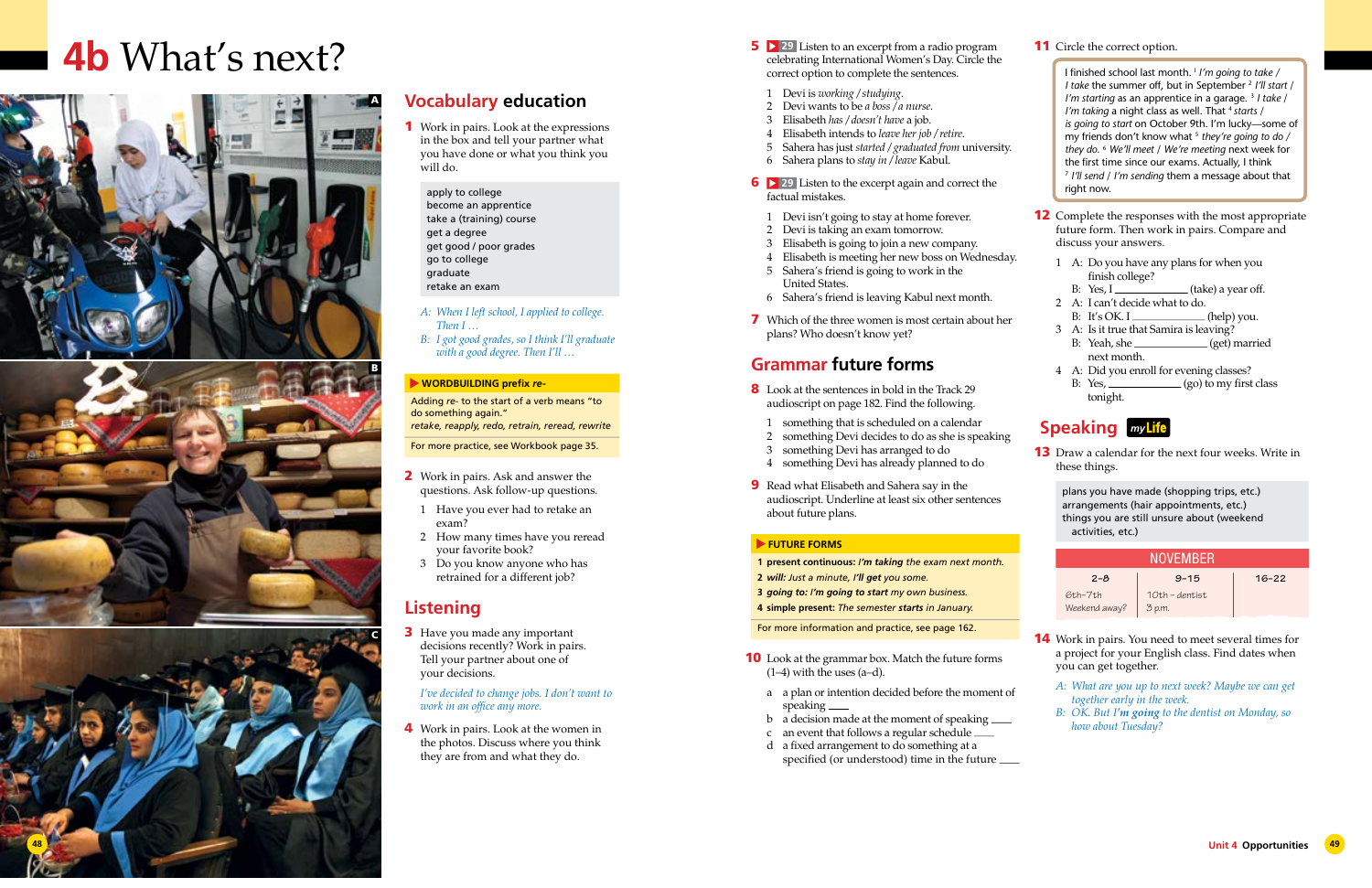## **4c** A better life?

- 1 When the town starts to grow, the cell phone companies arrive.
- 2 The human energy in these new towns is amazing: the brave entrepreneurs, the quickmoving builders, the young workers a long way from home.
- 3 Another young man I met is learning Arabic and is going to work as a translator for Middle Eastern buyers.
- 7 Work in pairs. Find other sentences in the article in which the author shows his view. What is his view?
- 8 Work as a class. How do the changes described in the article compare to a place or country you are familiar with?

## **Vocabulary pay and conditions**

11 Work in pairs. What four things in Exercises 9 and 10 does the perfect job have? Put them in order, 1 to 4. Then compare with another pair.

- 9 Work in pairs. Read the sentences. Think of one job to match each description.
	- 1 In this job, people work **long hours**. *H*
	- 2 Employees get four weeks' **paid vacation** a year.
	- 3 Workers get regular **pay raises**.
	- 4 The **salary** is excellent.
	- 5 Employees can choose to work **flexible hours**.
	- 6 There are lots of opportunities for **promotion**.
	- 7 Staff members often have to work **overtime**.
	- 8 There is a generous **pension plan**.
- **10** Put the words in bold in Exercise 9 into three groups: *money* (M), *hours* (H), and *benefits* (B). Then add these words to the groups.
- 2 Read the article quickly. Which paragraph(s)  $(1-4)$ talk(s) about these topics?
	- a training and education
	- b the movement of people  $\_\_$
	- c the development of new towns
- 3 Read the first two paragraphs of the article. Put these things in the order in which they appear in a new town in China.
	- a street stalls
	- b cell phone companies
	- c clothing stores
	- d construction workers
	- e entrepreneurs
	- stores
	- g women
- 4 Read the rest of the article. Are the sentences true (T) or false (F)?

## **Speaking** *my*

- 2 The majority of Chinese people T F live in rural areas.
- 3 About ten million people a year T F move to the cities.
- 4 Education and training are high T F priorities for many workers in new factory towns.
- 5 It's difficult to find training T F courses in factory towns.
- 5 Work in pairs. Do you think that the people in the new towns have a better life than they did in their villages? Why or why not?

## **Reading**

1 How can these things improve your opportunities in life? Make notes and then compare with your partner.

the place you go to school the place you live the career you choose your family

| clocking in and out $H$     | bonuses ____      |
|-----------------------------|-------------------|
| discounts on company        | company car _____ |
| products _____              | part-time         |
| free language classes _____ | wages $\_\_$      |
| health insurance _____      |                   |
|                             |                   |

| 1 According to the writer, the early |  |
|--------------------------------------|--|
| development of new towns is          |  |
| always different.                    |  |

- **1** The beginning of a new Chinese factory town is
- always the same: In the beginning there are many 5 construction workers. They are men who have come from country villages, and they are quickly joined by entrepreneurs.1 These businessmen sell meat, fruit, and vegetables from street stalls. Later, the first real
- stores appear. The same businessmen may start to sell 10 construction materials. **What comes next?** 35 been very successful, and the literacy rate<sup>2</sup> is over 90 percent. So the next step is to develop higher education, because many people are looking for better training or education. There's a huge number of private courses in a Chinese factory town: English classes,

## **Critical thinking the author's view**

6 Authors can show things in a positive, negative, or neutral way. Read these excerpts from the article and say which one expresses a positive view and which two are neutral. Which words help you decide?

**1 entrepreneur** (n) /ˌɑntrəprənʊər/ someone who starts new companies **2 literacy rate** (n) /ˈlɪtərəsi reɪt/ the number of people who can read and write



We spoke to Peter Hessler about his experience of the fast-changing life in China.

### **How does a new factory town begin?**

### **What does it feel like to be there?**

- The human energy in these new towns is amazing: the brave entrepreneurs, the quick-moving builders, the young workers a long way from home. These new **3**
- opportunities have created an extremely motivated 25

30 cities. Social scientists predict that by 2020 the urban population. There are 1.3 billion people in China, and 72 per cent of them are between the ages of 16 and 64. A majority now live in towns rather than villages. Every year about ten million people move to the

- When the town starts to grow, the cell phone companies arrive. They sell prepaid phonecards to **2**
- the workers so that they can call the families they left 15 behind. When the factories built by the men from the villages start production, you begin to see women. After the arrival of the women, clothing stores and shoe stores appear. And eventually, you see public services, like buses. 20 40 typing classes, technical classes. One young man I know couldn't read or write when he left his village. He now works in a factory and spends a quarter of his wages on training. Another young man I met is learning Arabic and is going to work as a translator

population will be 60 per cent.

#### **What kind of life do people want?**

Most people in China have seen their standard of living go up in recent years. Chinese schools have

45 for Middle Eastern buyers. The new factory towns of China have grown in order to make products for the rest of the world. And now, the workers want to be able to have these products for themselves.

**4**

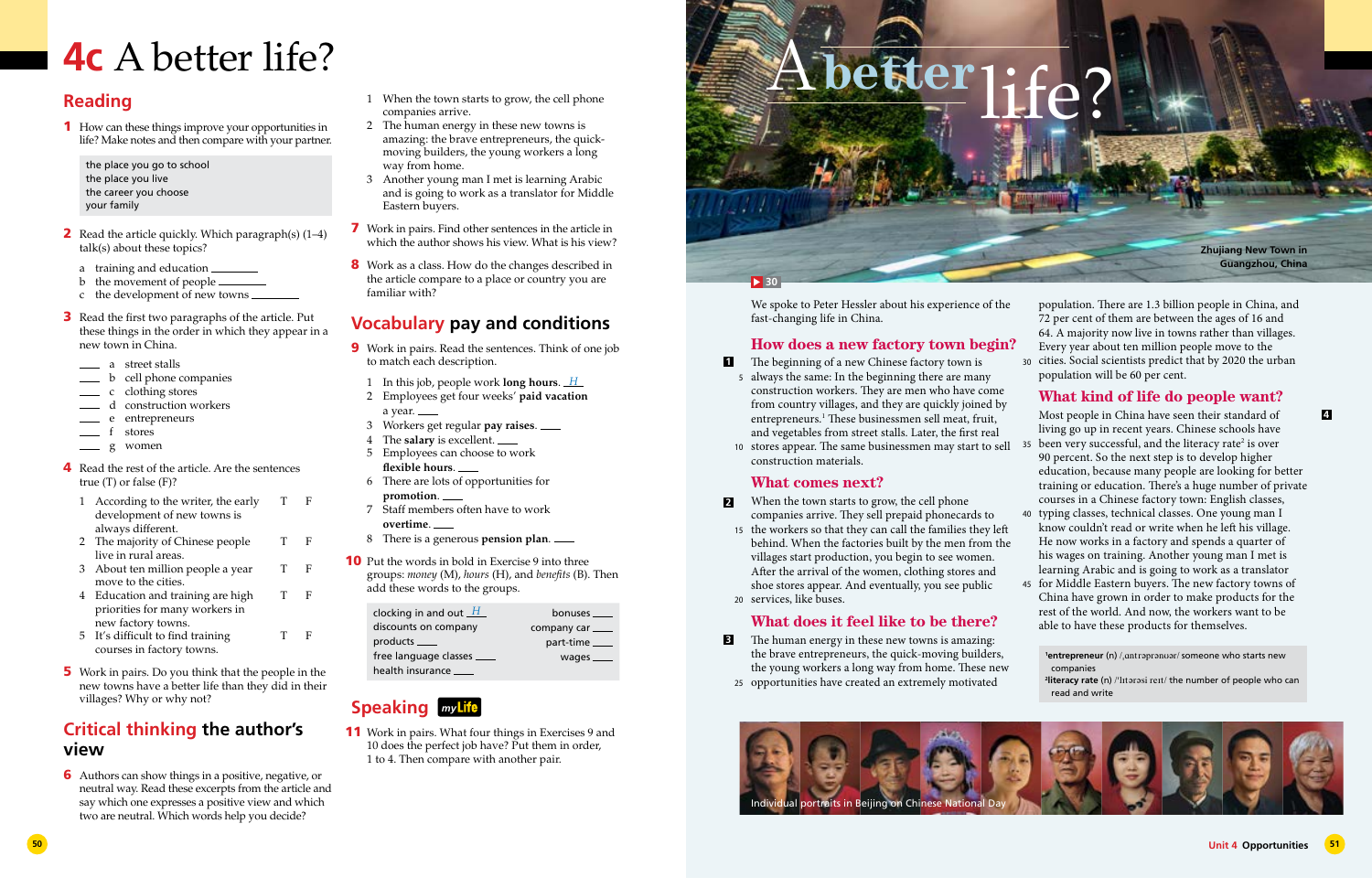# **4e** I'm enclosing my resume

- 5 Write a cover letter to go with an application for a job you would like. Follow the layout and style of the letter from Mark.
- **6** Exchange letters with your partner. Use these questions to check your partner's letter.
	- Is it clear how to contact this person?
	- Is the style appropriate?
	- Does the person sound like a good candidate?

## **Writing a cover letter**

- 1 Work in pairs. Which do you think is the most common way to apply for a job? Tell your partner.
	- a resume
	- a letter
	- a personal contact
	- a phone call
	- an application form
- 2 Read the cover letter in reply to the ad on page 52. Match the information (a–i) with the parts of the letter. What information (if any) can you leave out if you send the letter as an email?
	- a a reference to your resume
	- b the date
	- c the name and address of the person you are writing to
	- d the reason for your letter
	- e your address
	- f your phone number
	- g your qualifications
	- h your relevant experience
	- i your skills
- 3 Compare the letter to the style you use in your country. Answer the questions.
	- 1 Is the layout different? How?
	- 2 Does it include the same information?
	- 3 Is the information in the main part of the letter sequenced in the same way?

#### 4 **Writing skill formal style**

- a A formal letter in English uses these features. Underline examples of each one in the letter.
	- 1 concise sentences
	- 2 formal phrases to begin sentences
- 3 no contractions
- 4 standard phrases to open and close the letter
- **b** Rewrite the sentences in a more formal style.
- 1 I'll finish my degree soon.
- 2 Give me a call.
- 3 I saw your ad in the newspaper, and I thought it looked really interesting.
- 4 I've sent you my resume as well.
- 5 I'll be free beginning in August.
- 6 Thanks a lot.

Would you mind checking my application form? Do you mind helping me with my resume?

Could you give me a ride to the interview? Can you take a look at my cover letter? Will you be able to do it today?

**a 32** Listen and repeat the exchange. Notice how the auxiliary verb *will* is not stressed in the full question and is stressed in the response.

**b 2 33** Match the questions (1–5) with the responses (a–e). Then listen and check. Work in pairs. Practice the exchanges.

| 9125 West 6th St., Coral Springs, Ohio 68776 -                                                                                                                                                                                                                                                                                                              |
|-------------------------------------------------------------------------------------------------------------------------------------------------------------------------------------------------------------------------------------------------------------------------------------------------------------------------------------------------------------|
| $(227)$ 752-4446                                                                                                                                                                                                                                                                                                                                            |
| July 7, 2017                                                                                                                                                                                                                                                                                                                                                |
| Angela Jones, NHN TV<br>8334 Bruce St.<br><b>Brownsville</b><br>Rhode Island 42935                                                                                                                                                                                                                                                                          |
| Dear Ms. Jones,                                                                                                                                                                                                                                                                                                                                             |
| I am writing in reply to your advertisement in the<br>Daily Herald for the position of Assistant Researcher.<br>I will graduate with a degree in Digital Media this<br>month from Cleveland University. I have experience<br>in film production and post-production as I have<br>worked part-time at my university television station<br>for the last year. |
| I consider myself to be hard-working and organized<br>in my work. As part of my job with the university<br>television station, I was responsible for planning<br>schedules and program archiving.                                                                                                                                                           |
| I am available for an interview at any time and<br>available to start work at the beginning of August. I<br>am willing to relocate if necessary.                                                                                                                                                                                                            |
| I am enclosing my resume, which gives full details of<br>my qualifications, work experience, and skills as well<br>as my contact information.                                                                                                                                                                                                               |
| Thank you very much. I look forward to hearing<br>from you.                                                                                                                                                                                                                                                                                                 |
| Yours sincerely,                                                                                                                                                                                                                                                                                                                                            |
| Mark Nolan                                                                                                                                                                                                                                                                                                                                                  |

- **3 31** Work in pairs. Listen to two friends, Rudi and Mark, discussing the position in the ad. Answer the questions.
	- 1 Does Mark meet all the requirements?
	- 2 Is his resume ready?
	- 3 What will he need for the interview?

# **4d** Would you mind …?

4 **31** Look at the expressions for making and responding to requests. Listen again and circle the expressions Rudi and Mark use.

#### **REQUESTS**

#### **Making requests**

Is it all right if I list you as a reference? Would it be OK to borrow your suit? Is it OK to take your car? Would it be all right if I used your phone?

**Responding to requests** Of course (not). I'm not sure about that. Yes, I will. Sure, no problem.

5 Would you like to get a job like the one in the ad? Why or why not?

#### 6 **Pronunciation weak and strong auxiliary verbs**

A: Will you be able to do it today? B: Yes, I will.

- 1 Are you going to apply for the job?
- 2 Will he help you with your resume?
- 3 Are they still advertising that job?
- 4 Does she meet our requirements?
- 5 Will it be an all-day interview?
- a I don't think she does.
- b I think it might.
- c No, they aren't.
- d Of course he will.
- e Yes, I think I will.
- 7 Work in pairs. You are going to act out short conversations in different situations. Turn to page 155.

## **Vocabulary job requirements**

#### **Assistant Researcher**

#### Full-time position. Initial 12-month contract.

#### You will be responsible for

- assisting the Research Coordinator on a variety of film projects.
- managing film production materials.
- dealing with queries related to current and past projects.

#### You will have

- a degree in a relevant subject.
- 1–2 years' experience in film production.
- excellent database and research skills.

#### You will be

- organized and independent.
- able to meet strict deadlines.
- good at working under pressure.

#### Send resume and cover letter to: Anila.Jones@NHNTV.com Closing date June 15th

## NaturalHistoryNet TV

- 1 Read the job ad and find the following:
	- 1 duties
	- 2 deadline for applications
	- 3 skills and qualifications required
	- 4 personal qualities required
- 2 Work in pairs. Choose three jobs you know something about. What are the most important requirements of those jobs? Compare your ideas.

## **Real life making and responding to requests**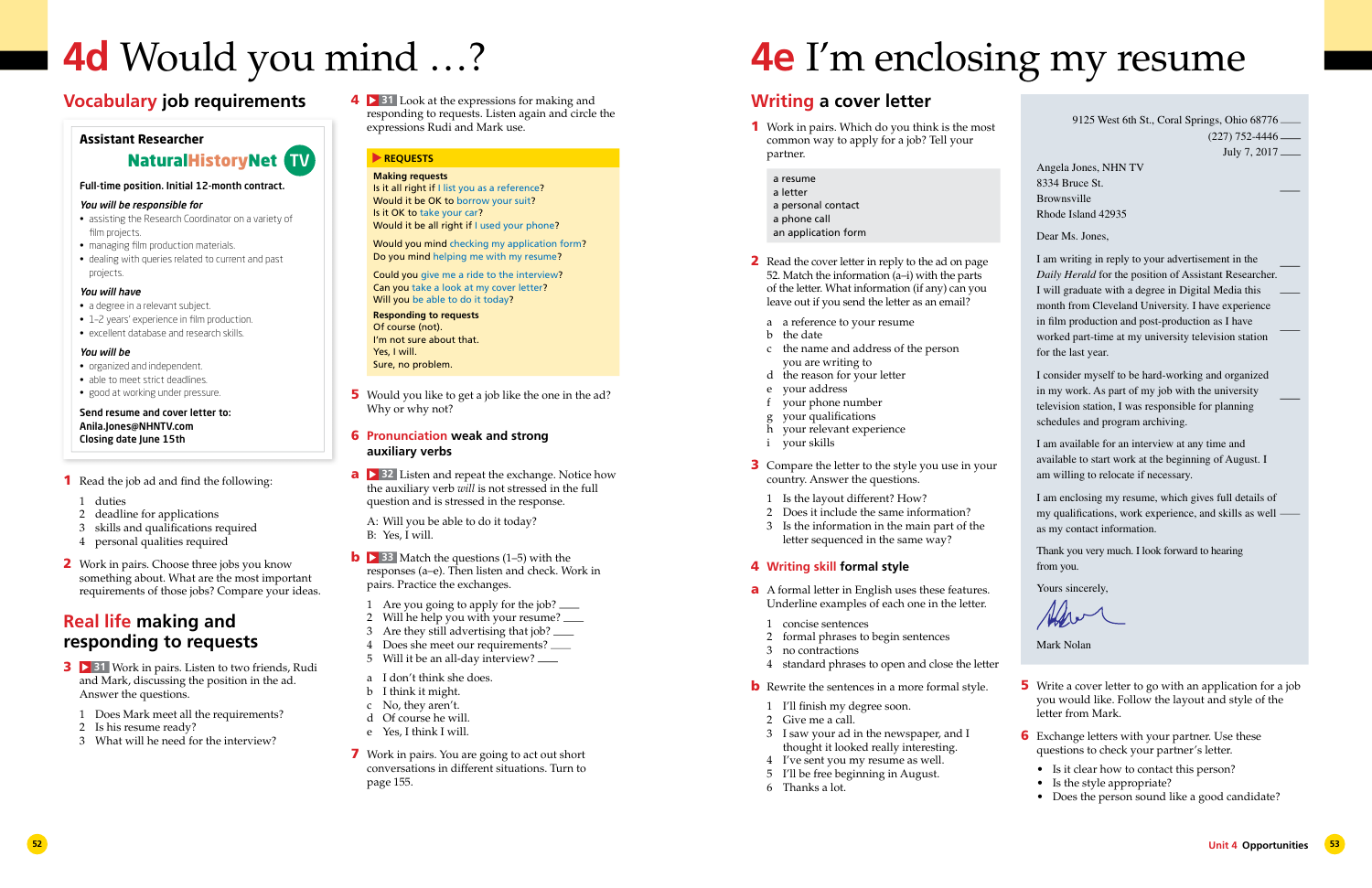## **4f** Everest tourism changed Sherpa lives

**Without Sherpas, it is impossible for people to climb Mount Everest.**

**6 1.4.2** Work in pairs. Look at the list of things Sherpas have gained and lost. Circle G or L. Then watch Part 2 of the video again and check your answers.

7 What can you remember? Try to answer the questions. Then compare with the class.

| 1 education     | €.  |    |
|-----------------|-----|----|
| 2 healthcare    | G   | Ι. |
| 3 clothing      | G   | L  |
| 4 wealth        | G   | L. |
| 5 a simple life | G   | I. |
| 6 happiness     | G., |    |

## **After you watch**

- 1 Who gave Karma Tsering his watch?
- 2 What was the only thing Kancha Sherpa worried about?
- 3 What did Max Lowe say people are losing?

#### 8 **Vocabulary in context**

- **a 4.3** Watch the clips from the video. Choose the correct meaning of the words and phrases.
- **b** Answer the questions in your own words. Then work in pairs and compare your answers.
- 1 Can you remember a time something happened to you just by chance?
- 2 Do you think some people in your country take things for granted? What kind of things?
- 3 If life feels rushed, what can you do to feel more relaxed?
- 4 Where do new people usually settle in your country?
- 5 Can you name any communities that have had little contact with the outside world?
- **9** Work in pairs. Tourism changed the Sherpa way of life. What are the effects of these things on people's ways of life?
- a Read the sentences. The words in bold are used in the video. Guess the meaning of the words.
	- 1 Some people work two jobs to increase their **income**.
	- 2 My **lifestyle** is very different from that of my parents' generation.
	- 3 One percent of the world's population owns more than half of the world's **wealth**.
	- 4 There are **substantial** differences between my first job and my current job—it was a big shock at first.
	- 5 I'm training to go on the next international **expedition** across Antarctica.
	- 6 We live in an **agrarian** society, and mainly keep sheep and cows.
- **b** Match the words in bold in Exercise 3a with these definitions.
	- a based on farming
- b an organized exploration or journey
- c the money that you earn from a job
- d the way a person lives, the typical things he or she does or owns
- e large and important (quantity)
- f the money a person has  $\equiv$

```
the internet
the car
cheaper air travel
```
## **Before you watch**

- **4 1.1, 4.2** Watch the video. Check your ideas from Exercise 2.
- **5 <b>4.1** Watch Part 1 of the video again. Circle the correct option to complete the sentences.
	- 1 The Sherpa are one of *thirty* / *seventy* ethnic groups within Nepal.
	- 2 The name "Sherpa" means *"Easterner"* / *"Mountain People."*
	- 3 The Sherpa culture fundamentally changed in *1953 / 1960* when Tenzing Norgay and Sir Edmund Hillary climbed Everest.
	- 4 Their lifestyle became much more *agrarian / modern.*
- 1 Look at the photo and read the caption. Where do Sherpa people live? What is the area famous for?
- 2 Work in pairs. Do you think Everest tourism is a good thing or a bad thing for Sherpas? Give your reasons.

#### 3 **Key vocabulary**

## **While you watch**

**advancement** (n) /ədˈvænsmənt/ an improvement in a person's life **ethnic group** (n) /eθnɪk ˈgruːp/ a group of people belonging to the same culture **healthcare** (n) /ˈhelθkeər/ medical services **idyllic** (adj) /ɪˈdɪlɪk/ peaceful and calm **self-gain** (n) /selfˈgeɪn/ getting more money or things for yourself